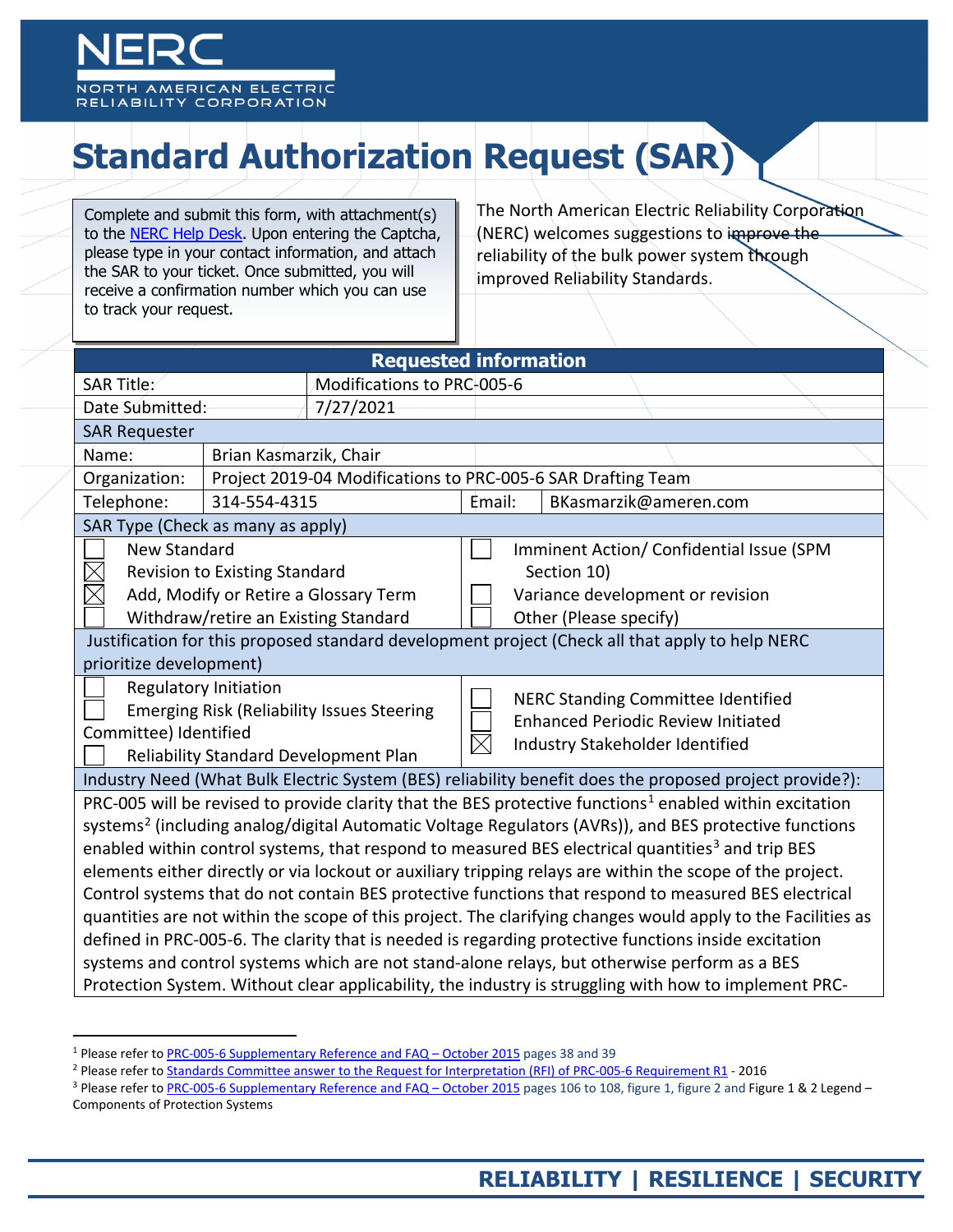005 and what testing is acceptable to meet the required maintenance activities prescribed by PRC-005. The lack of clarity presents a reliability gap in the application of PRC-005.

Additionally, there are Protection System station direct current (DC) supply technologies that do not currently have maintenance activities established in PRC-005. The standard needs to address batterybased station DC technologies that are not covered by PRC-005 and consider other alternative technologies, both battery-based and non-battery-based.

This project would modify Reliability Standard PRC-005 to be consistent with the Federal Energy Regulatory Commission (FERC)-approved changes to registration as part of the Risk Based Registration (RBR) initiative by specifying Underfrequency Load Shedding (UFLS)-only Distribution Providers (DPs) in the Applicability Section.

Purpose or Goal (How does this proposed project provide the reliability-related benefit described above?):

Provide clear, unambiguous applicability of PRC-005 to protective functions and provide the specificity needed for the industry to consistently identify and implement the required maintenance activities.<sup>[4](#page-1-0)</sup>

Provide for the use of alternative Protection System station DC supply technologies, battery-based and non-battery-based, and ensure that they are subject to maintenance requirements.

This project would modify Reliability Standard PRC-005 to be consistent with the FERC-approved changes to registration as part of the RBR initiative and to add UFLS-only DPs in the Applicability Section.

Project Scope (Define the parameters of the proposed project):

Modify PRC-005 to provide clarity that the BES protective functions enabled within analog/digital AVRs, excitation systems, and BES protective functions enabled within control systems that respond to measured BES electrical quantities and trip BES elements either directly or via lockout or auxiliary tripping relays are within the scope of the standard. Only those control systems that contain BES protective functions that respond to measured BES electrical quantities are within the scope of this project. Modifications to PRC-005 could also include defining terms, revising applicability, modifying maintenance activities and intervals, or other appropriate modifications needed to provide clarity. In addition, modify the PRC-005 Supplementary Reference and FAQ to align with revisions to PRC-005.

<span id="page-1-0"></span> <sup>4</sup> Based on the industry comments and NAGF original PRC-005-6 SAR, the SAR SDT considers that PRC-005-6 needs to be clarify. In 2016, theStandards Committee answered a Request for Interpretation (RFI) of PRC-005-6 Requirement R1 stating that *"The generator excitation systems and voltage regulators described in Xcel Energy's RFI are capable of monitoring electrical quantities, such as voltage or current, and responding to those quantities, by causing a trip of the generator in response to these signals. Therefore, it is clear that these embedded protective functions, if enabled, would be included in the scope of Reliability Standard PRC-005-6 as set out in the Applicability section of the standard*." From the comments received, there is no consensus in the industry that generator excitation systems and voltage regulators are applicable to PRC-005-6. The SDT needs to provide a quality standard that is technology neutral. With rapid technology evolution, the SAR SDT added the wording "*control systems"* in the SAR scope to enable the SDT to provide clarity, if needed, on the applicability of PRC-005-6 to any device that are capable of monitoring BES electrical quantities, such as voltage or current, and responding to those quantities, by causing a trip of BES element in response to these signals.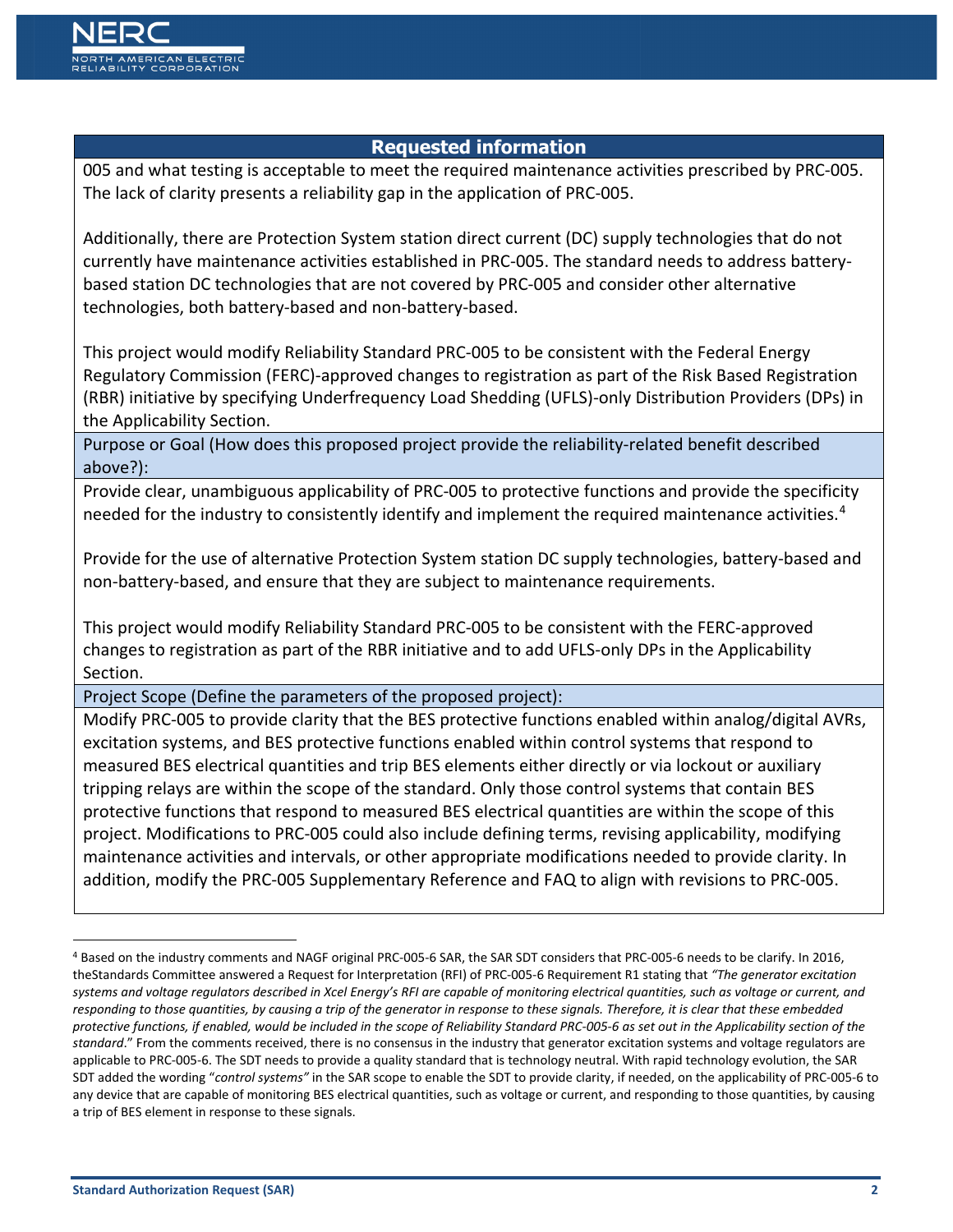The clarifying changes would apply to the Facilities as defined in PRC-005-6. Protection Systems for the individual generators identified through inclusion I4 of the BES definition are to remain outside the scope of the project.

Modify PRC-005 to establish maintenance requirements for Protection System DC supply technologies that are not currently covered.

This project would modify Reliability Standard PRC-005 to be consistent with the FERC-approved changes to registration as part of the RBR initiative and to add UFLS-only DPs in the Applicability Section.

Detailed Description (Describe the proposed deliverable(s) with sufficient detail for a drafting team to execute the project. If you propose a new or substantially revised Reliability Standard or definition, provide: (1) a technical justification<sup>[5](#page-2-0)</sup> which includes a discussion of the reliability-related benefits of developing a new or revised Reliability Standard or definition, and (2) a technical foundation document (*e.g.,* research paper) to guide development of the Standard or definition):

The North American Generator Forum (NAGF) received feedback from members indicating that there was confusion regarding the applicability of protective functions inside synchronous generator excitation systems to PRC-005. The primary cause of confusion is the use of the NERC term "Protection System," which specifies "relays" but not the protective functions that are typically (but not always) associated with relays. Excitation systems may measure and utilize similar quantities as protective relays and may perform similar functions as protective relays applicable to PRC-005. For this reason, the SAR drafting team agrees that the aforementioned protective functions within excitation systems and control systems need to be clearly and explicitly applicable to PRC-005.

PRC-005 will be modified to provide clarity on the inclusion of BES protective functions enabled within excitation systems (analog/digital AVRs), and BES protective functions enabled within control systems, that respond to measured BES electrical quantities and trip BES elements either directly or via lockout or auxiliary tripping relays. The clarifying changes would apply to the Facilities as defined in PRC-005-6. Protection Systems for the individual generators identified through inclusion I4 of the BES definition are to remain outside the scope of the project.

The SAR drafting team recommends considering the specification of American National Standards Institute (ANSI) Standard Device Numbers for the applicability to PRC-005 as outlined in the Applicability Section 4.2. Other options to provide clarity include: developing standard-specific definitions, developing or revising existing terms in the NERC Glossary of Terms, or making other modifications to the Applicability section.

The maintenance tables should be updated to include the aforementioned BES protective functions enabled within control systems, and the associated maintenance activities and intervals.

<span id="page-2-0"></span><sup>&</sup>lt;sup>5</sup> The NERC Rules of Procedure require a technical justification for new or substantially revised Reliability Standards. Please attach pertinent information to this form before submittal to NERC.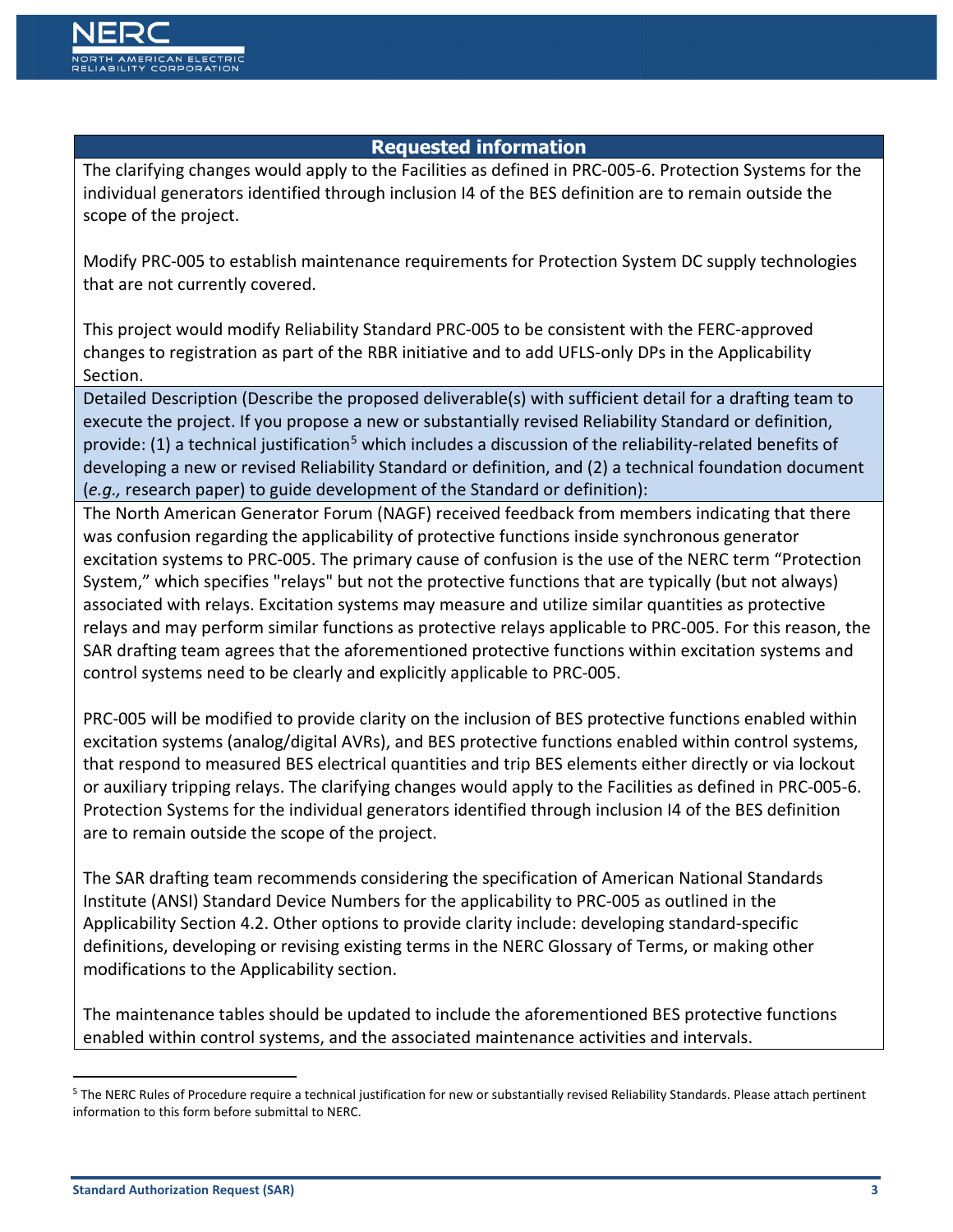Additionally, the maintenance tables should be updated to include new DC supply technologies for Protection System(s) not currently captured.

Entities registered as ULFS-Only (DPs) have PRC-005applicable Protection Systems, but are not expressly listed as Applicable Entities in Section 4.1 UFLS-Only DPs should be added to the Applicability Section to avoid any confusion and to be consistent with the FERC-approved RBR registration changes.

Cost Impact Assessment, if known (Provide a paragraph describing the potential cost impacts associated with the proposed project):

The SAR drafting team is seeking industry input regarding cost impact.

Please describe any unique characteristics of the BES facilities that may be impacted by this proposed standard development project (*e.g*., Dispersed Generation Resources):

The clarifying changes would apply to the facilities as defined in PRC-005-6.

To assist the NERC Standards Committee in appointing a drafting team with the appropriate members, please indicate to which Functional Entities the proposed standard(s) should apply (*e.g*., Transmission Operator, Reliability Coordinator, etc. See the most recent version of the NERC Functional Model for definitions):

Generator Owner (GO), Transmission Owner (TO), Distribution Provider (DP), Underfrequency Load Shedding (UFLS)-only DP

Do you know of any consensus building activities<sup>6</sup> in connection with this SAR? If so, please provide any recommendations or findings resulting from the consensus building activity.

The NAGF and the NEI worked together to generate the initial SAR and communicated the issue in advance to NERC.

The SAR drafting team held team meetings, vetted comments received by industry, and edited the original SAR based on industry comments. The SAR drafting team posted the draft SARs for formal comment periods. The SAR drafting team conducted an industry webinar during SAR development and conducted additional outreach activities with EEI and NAGF.

This project would modify Reliability Standard PRC-005 to be consistent with the FERC-approved changes to registration as part of the RBR initiative and to add UFLS-only DPs in the Applicability Section.

Are there any related standards or SARs that should be assessed for impact as a result of this proposed project? If so, which standard(s) or project number(s)?

Options to provide clarity for PRC-005 include: developing standard-specific definitions, developing or revising existing terms in the NERC Glossary of Terms, or making other modifications to the Applicability section. In the event of developing or revising existing terms in the NERC Glossary of Terms, review of the effects on other standards must be performed.

<span id="page-3-0"></span> $6$  Consensus building activities are occasionally conducted by NERC and/or project review teams. They typically are conducted to obtain industry inputs prior to proposing any standard development project to revise, or develop a standard or definition.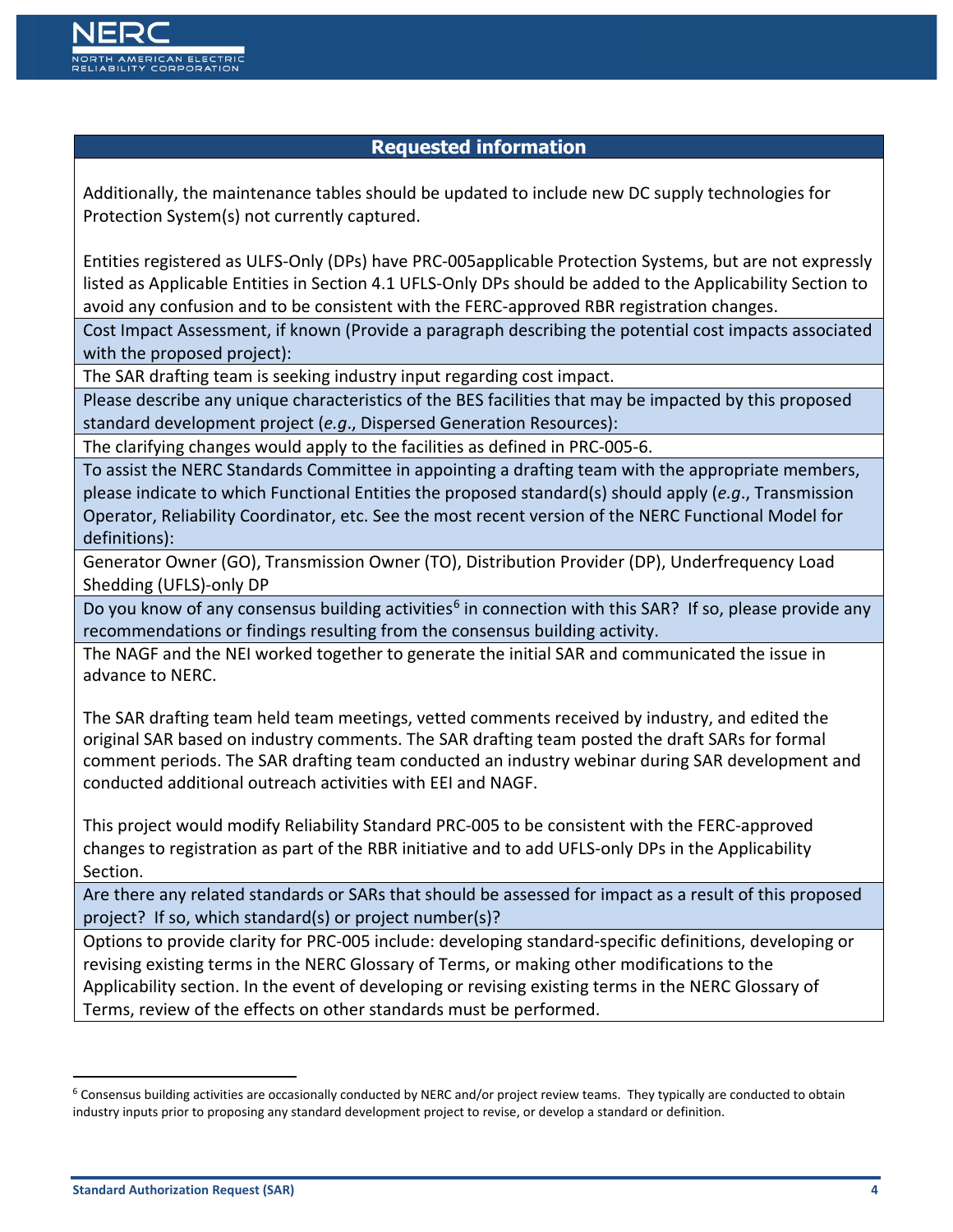Are there alternatives (e.g., guidelines, white paper, alerts, etc.) that have been considered or could meet the objectives? If so, please list the alternatives.

|             |    | <b>Reliability Principles</b>                                                                     |
|-------------|----|---------------------------------------------------------------------------------------------------|
|             |    | Does this proposed standard development project support at least one of the following Reliability |
|             |    | Principles (Reliability Interface Principles)? Please check all those that apply.                 |
| $\boxtimes$ | 1. | Interconnected bulk power systems shall be planned and operated in a coordinated manner           |
|             |    | to perform reliably under normal and abnormal conditions as defined in the NERC Standards.        |
|             |    | The frequency and voltage of interconnected bulk power systems shall be controlled within         |
|             |    | defined limits through the balancing of real and reactive power supply and demand.                |
|             | 3. | Information necessary for the planning and operation of interconnected bulk power systems         |
|             |    | shall be made available to those entities responsible for planning and operating the systems      |
|             |    | reliably.                                                                                         |
|             |    | 4. Plans for emergency operation and system restoration of interconnected bulk power systems      |
|             |    | shall be developed, coordinated, maintained and implemented.                                      |
| $\boxtimes$ |    | 5. Facilities for communication, monitoring and control shall be provided, used and maintained    |
|             |    | for the reliability of interconnected bulk power systems.                                         |
|             |    | 6. Personnel responsible for planning and operating interconnected bulk power systems shall be    |
|             |    | trained, qualified, and have the responsibility and authority to implement actions.               |
|             |    | The security of the interconnected bulk power systems shall be assessed, monitored and            |
|             |    | maintained on a wide area basis.                                                                  |
|             | 8. | Bulk power systems shall be protected from malicious physical or cyber attacks.                   |

### **Market Interface Principles**

| Does the proposed standard development project comply with all of the following                                                                                                                                                                                                     | Enter    |
|-------------------------------------------------------------------------------------------------------------------------------------------------------------------------------------------------------------------------------------------------------------------------------------|----------|
| <b>Market Interface Principles?</b>                                                                                                                                                                                                                                                 | (yes/no) |
| 1. A reliability standard shall not give any market participant an unfair competitive<br>advantage.                                                                                                                                                                                 | Yes      |
| 2. A reliability standard shall neither mandate nor prohibit any specific market<br>structure.                                                                                                                                                                                      | Yes      |
| 3. A reliability standard shall not preclude market solutions to achieving compliance<br>with that standard.                                                                                                                                                                        | Yes      |
| 4. A reliability standard shall not require the public disclosure of commercially<br>sensitive information. All market participants shall have equal opportunity to<br>access commercially non-sensitive information that is required for compliance<br>with reliability standards. | Yes      |

| <b>Identified Existing or Potential Regional or Interconnection Variances</b> |             |  |  |
|-------------------------------------------------------------------------------|-------------|--|--|
| Region(s)/                                                                    | Explanation |  |  |
| Interconnection                                                               |             |  |  |
| e.g., NPCC                                                                    | None        |  |  |